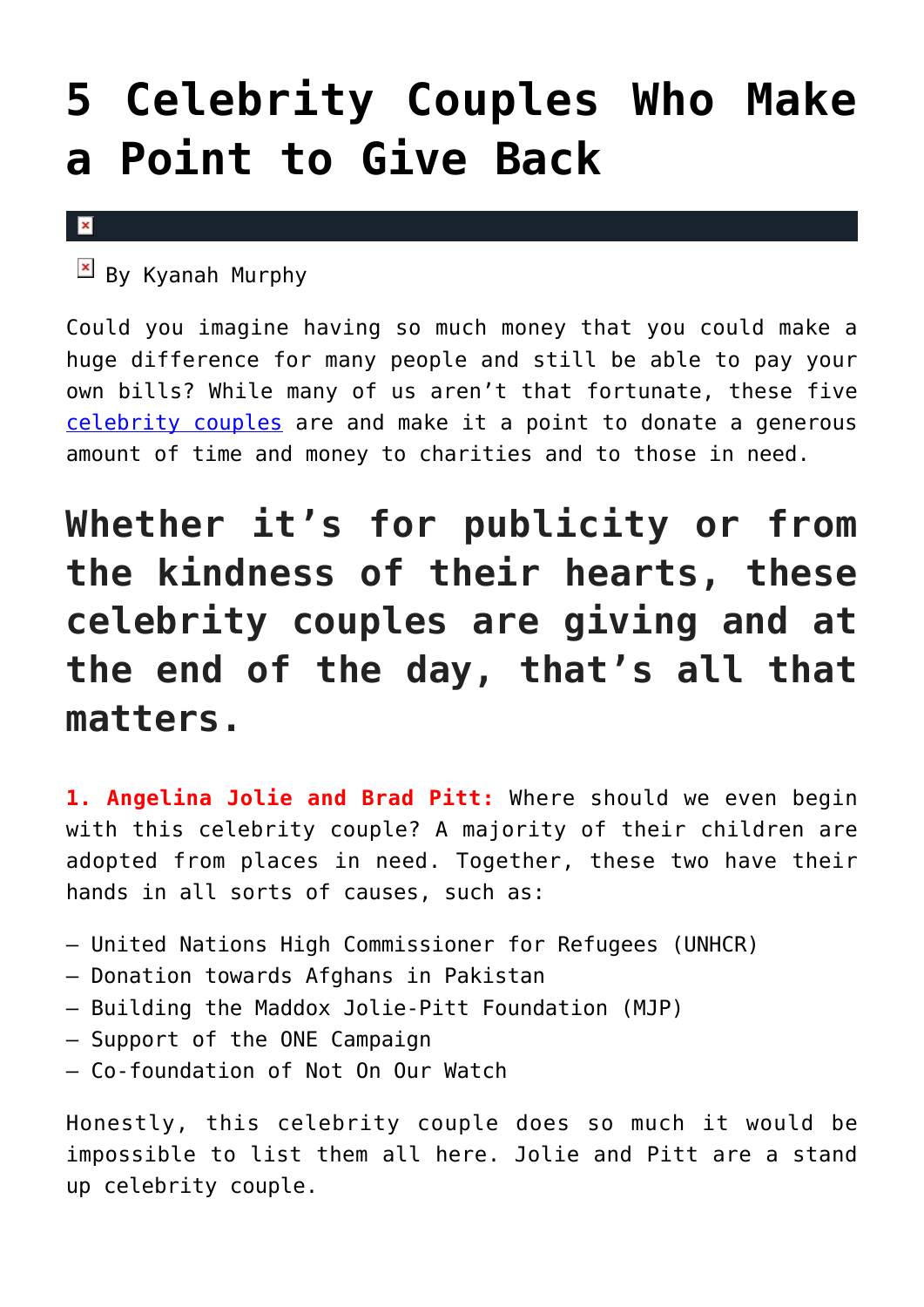## **Related Link:** [Celebs That Actually Get Their Hands Dirty When](http://cupidspulse.com/48622/celebrities-get-hands-dirty-giving-back-charity/#o2x0RArqfApWJ5QJ.99) [Giving Back](http://cupidspulse.com/48622/celebrities-get-hands-dirty-giving-back-charity/#o2x0RArqfApWJ5QJ.99)

**2. Beyonce and Jay-Z:** Queen B and her man, the Jay-Z, are a celebrity couple that are on top of the music world. While sitting on the throne, however, a queen and her king have duties, which they generously fulfill. This includes:

- Founding the Survivor Foundation
- Donating to the Shawn Carter Foundation
- Raising awareness of the global water shortage while on tour
- Donating to the Red Cross
- Participating in the Hope for Haiti Now: A Global Benefit for Earthquake Relief telethon

Way to be, Beyonce and Jay-Z!

**Related Link:** [5 Ways that You and Your Honey Can Give Back](http://cupidspulse.com/39966/5-ways-you-your-honey-give-back-holiday/#agy3lwCvBloUyf4w.99) [During the Holiday](http://cupidspulse.com/39966/5-ways-you-your-honey-give-back-holiday/#agy3lwCvBloUyf4w.99)

**3. David and Victoria Beckham:** This British celebrity couple have had their hands in many causes. These include:

- Victoria promoting fake fur in her fashion lines
- Being patrons for the Elton John AIDS Foundation
- Joining the Ban Bossy campaign
- Supporting UNICEF
- Participating in Unite for Children, Unite Against AIDS

Thank you, loves, for supporting causes.

**Related Link:** [Date Idea: Volunteer Together this Holiday](http://cupidspulse.com/21988/date-idea-volunteer-soup-kitchen-homeless-shelter-together-during-holiday-season/#Y7I1P4FYIOZed8E7.99) [Season](http://cupidspulse.com/21988/date-idea-volunteer-soup-kitchen-homeless-shelter-together-during-holiday-season/#Y7I1P4FYIOZed8E7.99)

**4. Gisele Bündchen and Tom Brady:** Celebrity couple Gisele Bundchen and Tom Brady aren't just the world's top supermodel and football player. They are also a couple that make sure they give back to those less fortunate than they are by participating in: